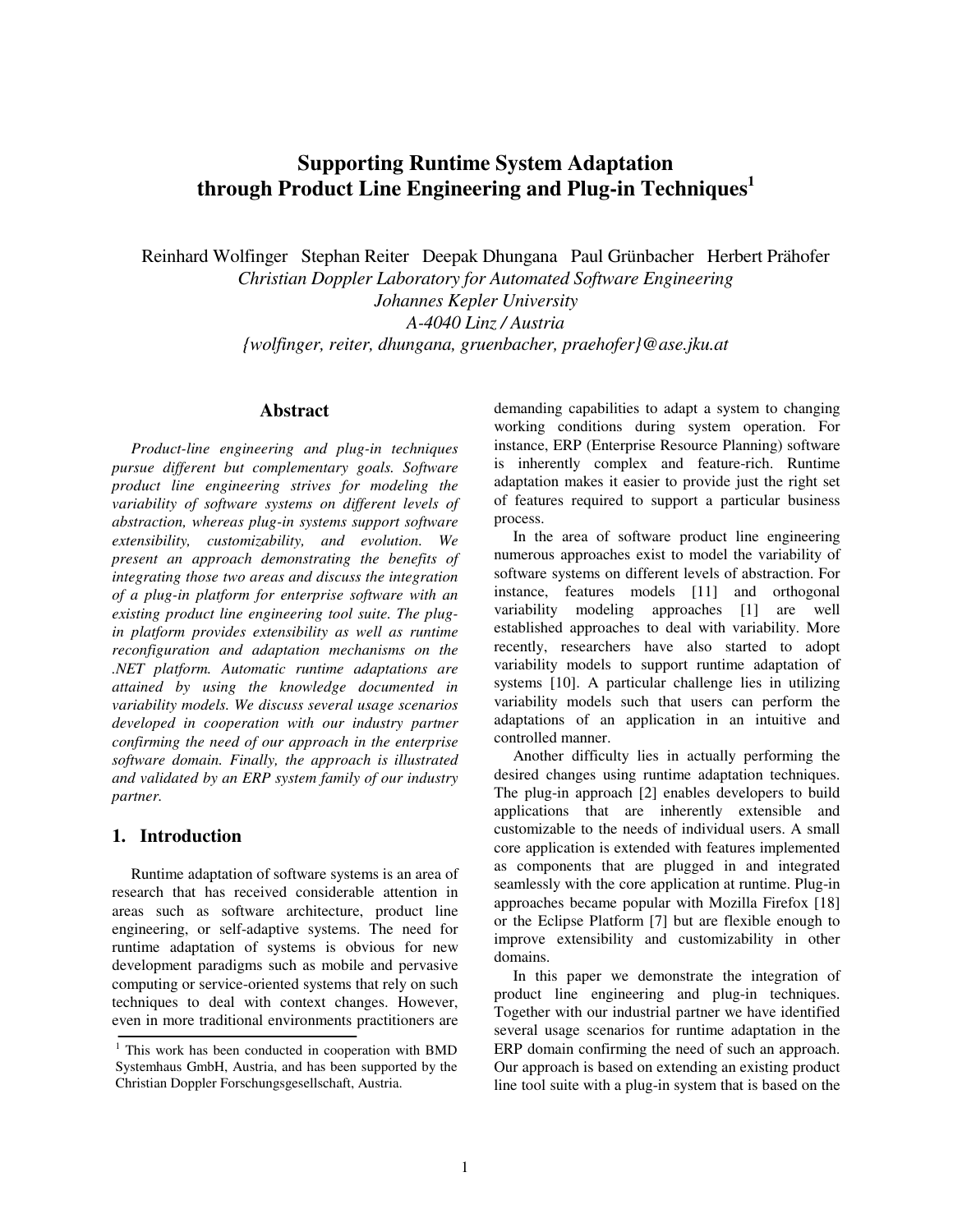.NET platform. In our integrated approach the user adapts a system to his working situation guided by a product line variability model. The plug-in platform instantly re-configures the desired system at runtime.

The paper is organized as follows: Section 2 discusses the usage scenarios for runtime adaptation in the ERP domain. Section 3 presents our approach and key capabilities supporting the usage scenarios. Section 4 illustrates the tools we have been developing and their integration. Section 5 presents the case study. Section 6 compares our work to related research. The paper rounds out with a conclusion and outlook to further work.

# **2. Runtime adaptation scenarios**

BMD Systemhaus GmbH (www.bmd.at) is a medium-sized company offering ERP software products mainly to SMEs. The company has a significant market share in Austria, Germany, and Hungary. In cooperation with BMD we have developed a set of usage scenarios demonstrating the need for an integrated approach that uses feature configuration, dynamic plug-in extensibility, and architecture reconfiguration mechanisms. The scenarios are motivated by the ERP domain and BMD's market environment and additional scenarios may emerge in other domains. We outline the scenarios and discuss the benefits of our envisaged runtime adaptation approach.

*Scenario 1: On-the-fly product customization for sales process.* Sales staff of our industrial partner offers products based on pre-defined feature sets to customers. Usually, this sales process leads to long lasting discussions with customers about the value and cost of features as customers cannot explore and experience the system before it is purchased and installed. Also, it is increasingly difficult for salespersons to understand the complex dependencies among features to offer technically feasible solutions.

The integrated product line engineering and plug-in approach supports a more rapid and interactive sales process: Salespersons explore valid feature combinations together with customers guided by the dependencies defined in the variability model. Rapid reconfiguration of the system allows a live preview of the system by the customer taking into account the IKIWISI ("I know it when I see it") phenomenon. The salesperson can instantly demonstrate the software in the desired configuration and explain the provided functions. If desired by the software vendor the customer is continuously informed about the price of the current configuration.

*Scenario 2: Guided system upgrades.* It is very common that customers upgrade their system with new features after initial delivery. This is also an important business case for our industrial partner as such upgrades represent a significant share of their revenues. Currently, a sales process is reinitiated with the customer. The salesperson needs to understand the current system configuration to suggest the most useful new feature upgrades.

Backed with a product line variability model and a configuration tool the salesperson is aware of the already installed features and explores useful and valid extensions to negotiate the upgrade. Furthermore, customers can purchase new features themselves guided by a feature exploration tool without the explicit interaction of sales personnel.

*Scenario 3: Renting features.* It is an interesting business case for customers to rent and use particular product features for a limited period instead of purchasing them permanently. The product line and plug-in approach allows customers browsing the available rentable features, immediately installing features from a remote site, trying out features during an evaluation period, and using the features for a defined period. Customers can continuously keep track of the accumulated rental fees.

*Scenario 4: Instant help desk support.* BMD is currently handling up to 3000 help desk calls per day. Each customer has a very specific and unique software configuration the help desk staff needs to understand before answering users' questions. Traditional screen sharing applications are of little use in this case as help desk staff avoid working on real customer databases.

Our envisaged help desk support allows users to automatically transmit their current system configuration to the help desk staff. The system on the help desk is reconfigured to exactly match the configuration of the customer. It is important that this reconfiguration happens without delays: Restarting the system has to be avoided as rapid response is crucial for achieving high customer satisfaction.

*Scenario 5: Role-specific views.* Enterprise software is inherently complex and feature-rich as modern enterprises need to support a high number of successcritical business processes. Individual users often participate only in a few of these processes. Hence, the user interface of an enterprise application is often cramped with features not needed for a particular task.

The plug-in approach enables customization of systems and their user interfaces to individual tasks and responsibilities on the fly. This helps improving focus and reducing clutter. Users are involved in diverse business processes and tasks during their working day.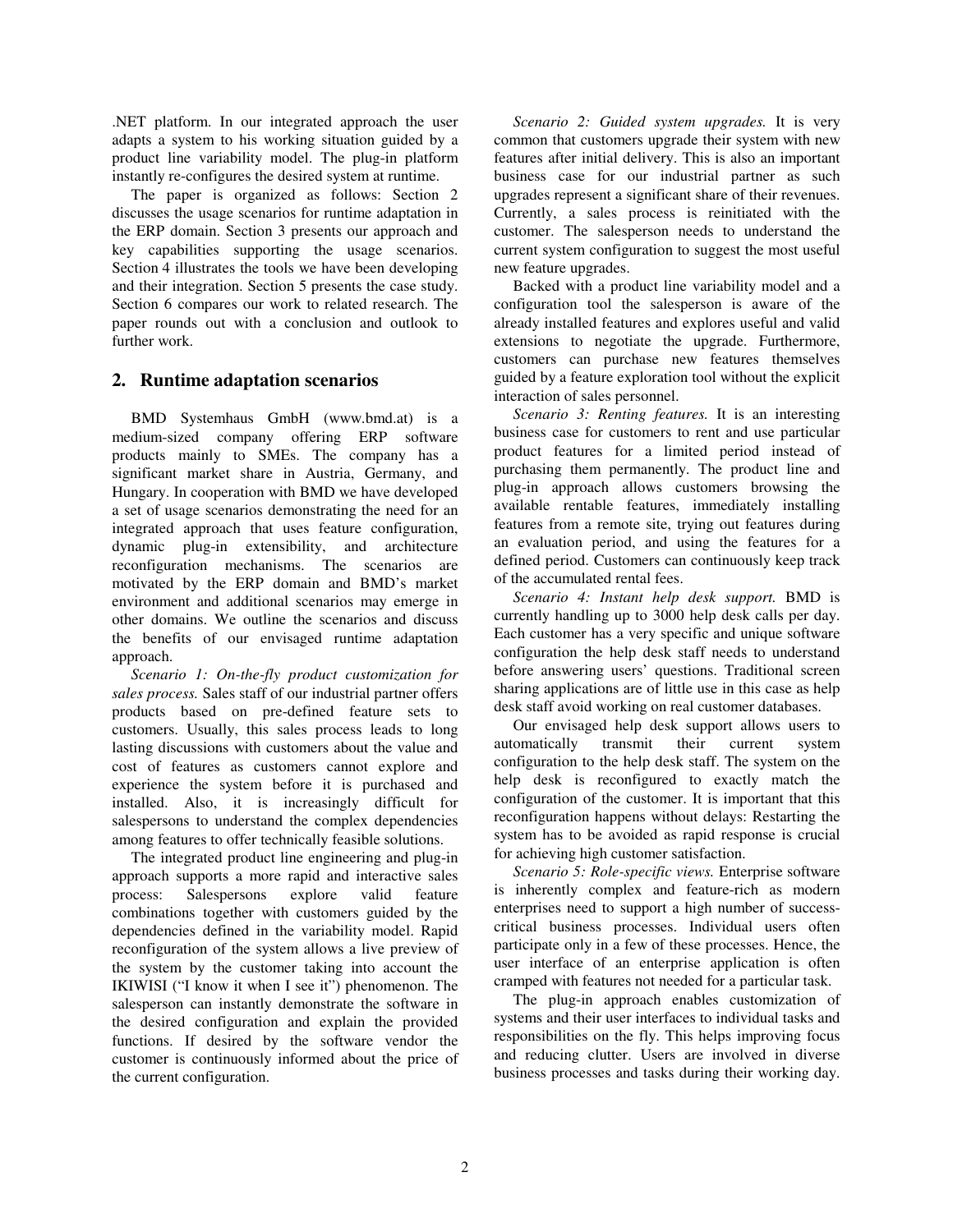Dynamic reconfiguration relies on feature configurations for the different roles and dynamic switching of roles.

*Scenario 6: Optimizing training.* A major problem in training is that new users are often overwhelmed by the high number of features of the software application. A trainer explaining a basic feature has to guide the trainees through numerous menus and user dialogs to activate a function needed for the next training unit.

Obviously, it is more promising to offer an individually configured system to trainees in accordance with the training schedule. This allows starting with a small configuration showing only some basic functions and adding new features for each new training unit. Training can thus be organized in small steps adding complexity incrementally and in coordination with the training program.

# **3. Approach**

Providing support for these scenarios requires an approach for modeling and managing the variability of the adaptable system together with capabilities performing the actual adaptation of the system at runtime.



**configuration, and adaptation techniques.** 

Fig. 1 gives an overview about our approach. It relies on a software system that is organized as a set of reusable components stored in a *component repository* (#1) providing all features available. A system can be adapted by simply including and excluding components. The composition of components is done automatically.

*Variability modeling* (#2) allows to precisely define all possible ways in which the system can be adapted. The basis of variability modeling are the product line assets representing all available components. The variability model captures all meaningful adaptation decisions together with their technical implications, i.e., the list of components that need to be included/excluded based on user decisions. Adaptation decisions are expressed at a high-level taking a usercentered perspective. However, variability models also capture the technical dependencies of the product line assets.

The *scenario design* (#3) allows building subsets of the variability model to support different adaptation scenarios as described above. For instance, one submodel may exist for training scenarios while another may define tasks, roles, and responsibilities. This customization addresses coarse grain adaptations that constrain the decision space for later end-user driven adaptations.

*Application configuration* (#4) is based on the scenario-specific variability models. It provides an easy-to-use interface for end users to take the desired decisions and thereby to initiate the necessary adaptation. It presents decisions to users in a structured manner taking into account the importance of decisions. For instance, an end user might decide to switch to a new working task thereby activating new features. The user configuration offers the set of subfeatures which are meaningful in the new context.

Finally, our approach relies on a *discovery and composition* mechanism for components (#5) that allows building the system automatically based on users' adaptation requests. The variability model thereby works as the knowledge source to determine the effects of the adaptation, i.e., the necessary technical updates in form of components to include or exclude.

A typical scenario based on these capabilities looks as follows:

1. The software architect of the company offering a COTS software product reengineers the system into a repository of reusable, dynamically composable components.

2. The product line engineer defines the dependencies of the components and the technically allowed runtime variability of the system in a variability model.

3. The project manager analyses the required adaptation scenarios and defines useful customer- and scenario-specific variability models.

4. The end user uses a configuration tool to adapt the system to a new application context. The configuration tool uses a customer- and scenario-specific variability model to present the possible adaptation decisions to the user.

5. The discovery and composition tool determines the technical impact of the desired change. The runtime system performs the necessary change by including and excluding the required components.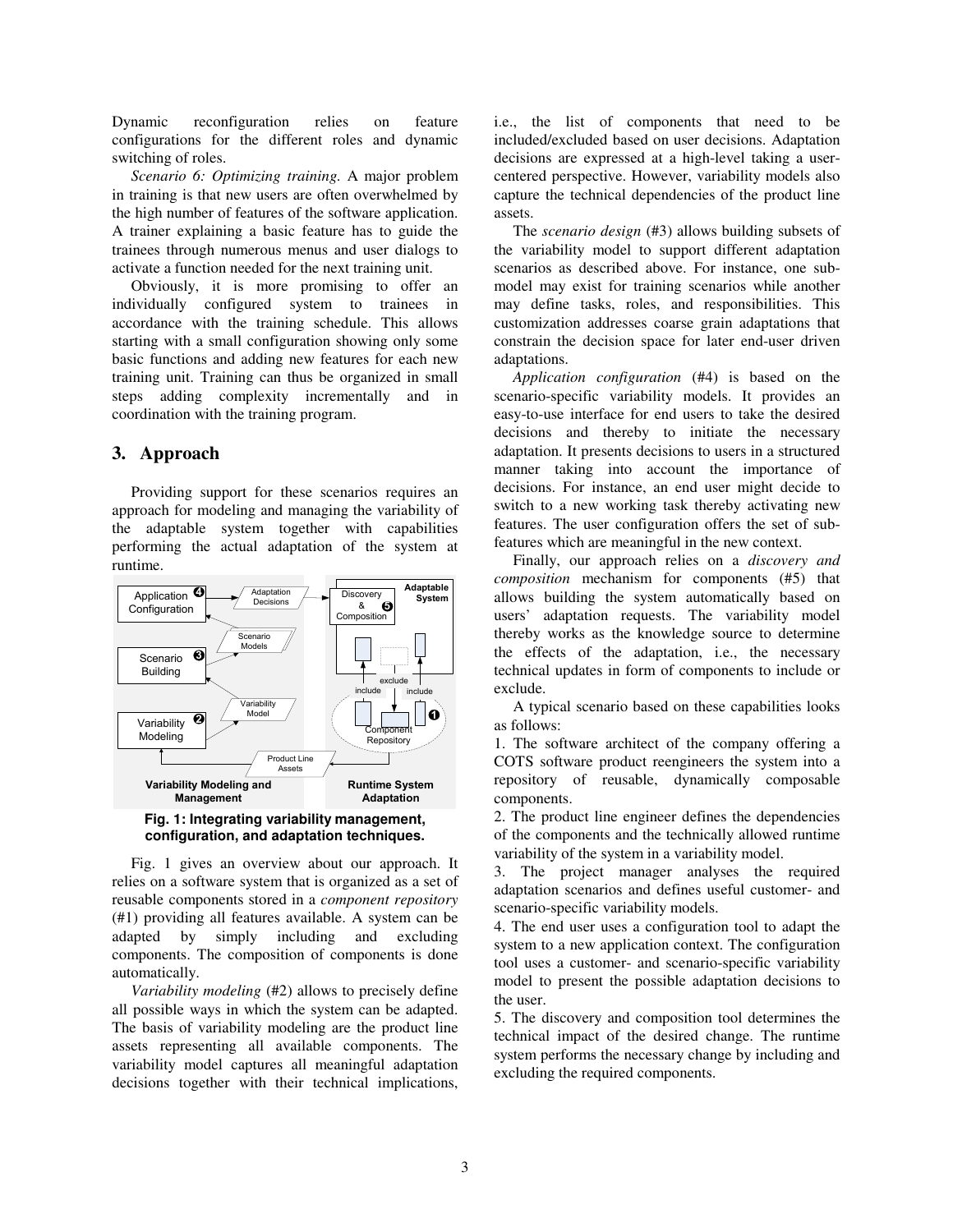## **4. Tool support**

We have been realizing the approach outlined in Section 3 by integrating our product line tool suite [6] and plug-in platform [20], [21]. The DOPLER tool suite offers capabilities for variability modeling and high-level decision making. Our .NET-based plug-in platform offers the required runtime system adaptation capabilities by dynamic loading/unloading and composition of components. Fig. 2 shows the integrated approach as an instantiation of the approach outlined in Section 3 (cf. Fig. 1). The product line assets are provided as a repository of available plug-in components (#1). The tool DecisionKing (#2) is employed to set up the variability model. The tool ProjectKing (#3) allows defining scenario-specific configurations of the product line variability model. A ConfigurationWizard (#4) tool processes the scenariospecific variability model and presents decisions to the user in a wizard-like interface. Finally, a special discovery mechanism in the plug-in platform (#5) supports loading/unloading the requested plug-in components based on users' decisions.



**Fig. 2: Integration of PLE tools and plug-in techniques to support runtime adaptation.** 

In the following, we present the product line tools in Section 4.1 and the plug-in platform in Section 4.2. In Section 4.3 we discuss the integration of the product line tools and the plug-in platform.

#### **4.1. DOPLER product line tools**

Our DOPLER tool suite [6] comprises a set of highly integrated product line engineering tools that cover different capabilities needed in our approach:

DecisionKing (#2) [5] is a tool for variability modeling and management that has been developed on top of the Eclipse platform. The tool can be customized through a domain meta-model defining concrete asset types, their attributes, and relationships. For instance,

we have defined a meta-model containing the asset type *plug-in* to support modeling the available plug-ins from the plug-in repository  $(41)$  as assets of the product line variability model. The existing technical architecture of the system is also captured in the variability model which defines the dependencies between the core assets. The model also defines decisions, i.e., variation points that allow users to customize the system and allow selecting useful and desirable combinations of assets. Decisions can exist on different levels of granularity, i.e., as high-level decisions related to groups of features or low-level decisions on whether particular assets should be included. Decisions and assets are linked using inclusion conditions. This means that for each answer of the user the model specifies which assets will be included.

The variability model thus describes all assets and their dependencies and all possible decisions to derive a system from the product line. Even for a moderatelysized system such a model would be unsuitable for end users due to its size and complexity. We have thus devised the tool ProjectKing (#3) [15] which takes DecisionKing's variability models as input. The tool allows the definition of partly pre-configured variability models to constrain the decision space. Those are sub-models of the whole decision model built to support particular application contexts still leaving some space for special adaptations. In this way, variability models can be adapted and pruned for various usage scenarios. A sub-model is defined by selecting relevant parts from the decision model, by pre-answering decisions and locking them, and by defining roles and permissions for answering the remaining questions. For instance, a company might use the tool to define users and their permissions to adapt the system to their needs.

ConfigurationWizard (#4) [14] is an end user tool that uses the scenario-specific variability model created by ProjectKing and presents the possible adaptations to end users in form of questions. The answers to those questions then will result in inclusion/exclusion decisions for assets as modeled in the variability model.

# **4.2. .NET plug-in platform**

The fundamental idea of a plug-in system is to provide users with a small core application they can easily extend with plug-ins to meet their requirements in a specific working situation. In our .NET-based plug-in platform [20],[21], a plug-in is a deployable .NET assembly with explicit specifications of its slots and extensions that supports customization of applications through addition, removal, and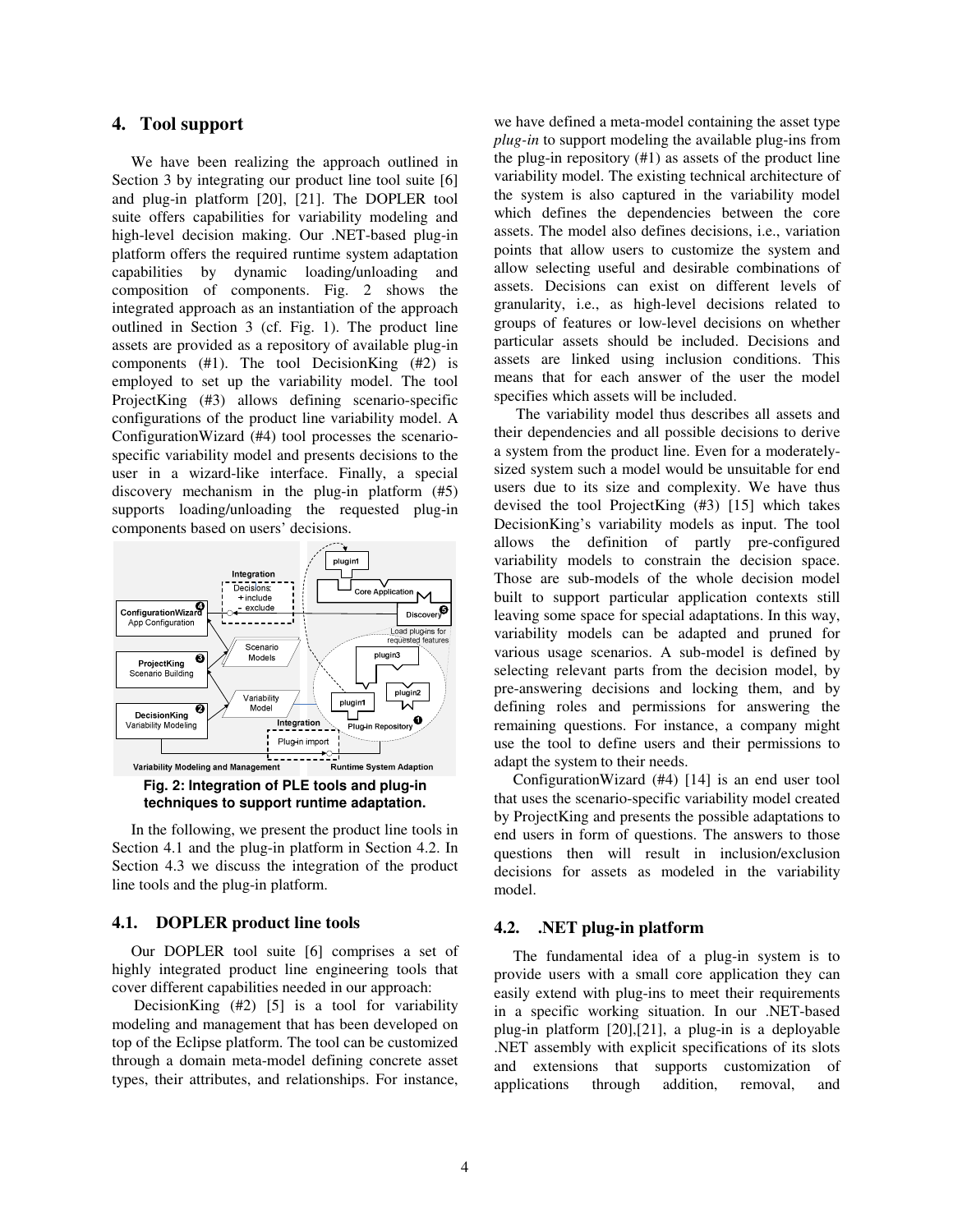replacement of components at runtime. A *slot specification* represents the contract for extending a plug-in (called *slot host*). Contributing plug-ins will provide respective *extensions* which fill the slot (cf. Fig. 3). In essence, slots declare the types of information a host plug-in expects and the extensions fill this information slots accordingly. In its simplest form a slot specification is a structured list of name/value-pairs where the slot specifies the required names and value ranges and the extension specification defines appropriate values for the extension at hand. The slot host will rely on the information provided to do the integration of the extension.



**Fig. 3: Slot and extension in host and contributor plug-in.** 

The specification of slots and extensions is based on .NET custom attributes [13], i.e., meta-information that can be attached to language constructs such as classes, interfaces, methods, or fields in the source code of an application. Slots are not limited to behavior specification in the form of required and provided method interfaces, but allow any type of information. For example, slots will specify the set of interfaces to be implemented by extensions but also information like user interface properties, or properties configuring the execution environment for plug-ins. For instance, our runtime environment features security properties to restrict a plug-in's code access security privileges.



**Fig. 4: Plug-in runtime environment and contributing plug-ins.** 

The runtime environment provides a very small fixed core which defines just two slots, i.e., a slot for replaceable discovery and a slot for startup extensions (Fig. 4). A plug-in based application is composed by initially activating a discovery plug-in, then discovery looks for startup plug-ins which, when activated,

typically open further application specific slots where plug-ins with further functionality can be attached.

In the remainder of this section we focus on three features of our plug-in platform that are essential for the integration of runtime adaptation and product-line engineering: customizable discovery, dynamic loading and activation, and dynamic unloading and deactivation of plug-ins.

#### **Customizable discovery**

In a plug-in based system a *discovery mechanism* is needed to find out which plug-ins are available and should be loaded into the currently running application. In our platform the discovery mechanism is also realized as a plug-in which is plugged into the discovery slot of the core runtime. This approach improves both customizability and adaptability: (i) Developers can either use a default discovery implementation or they can implement individual discovery schemes satisfying their special needs. (ii) Applications can adapt to changing environments more easily as the discovery plug-in can be replaced at runtime and multiple simultaneous discovery plug-ins are supported. For example, there could be one discovery mechanism for the enterprise network and another for mobile working environments. The first could be used while being in office and substituted by the second as soon as leaving house.

To bootstrap the process, the runtime environment loads an initial discovery plug-in from a predefined location. We currently use a discovery plug-in which treats a specific folder in the file system as its plug-in repository. At startup time this discovery plug-in browses the folder to find available plug-ins to load. During runtime it continuously monitors the repository folder for modifications. Any time a plug-in assembly file is added to, removed from, or exchanged in the repository folder, it sends a respective notification to the runtime system to load and activate, unload and deactivate, or update the respective plug-in.

Plug-in discovery is now used to accomplish runtime adaptation of the discovery mechanism itself. As soon as a new discovery plug-in that implements an extension for the discovery slot is discovered it is loaded and plugged into the slot. There it either substitutes the current one or, depending on the strategy, is added as an additional discovery mechanism.

#### **Dynamic loading and activation**

After a plug-in has been found by the discovery mechanism the runtime takes actions to load and activate it. Loading is based on .NET assembly loading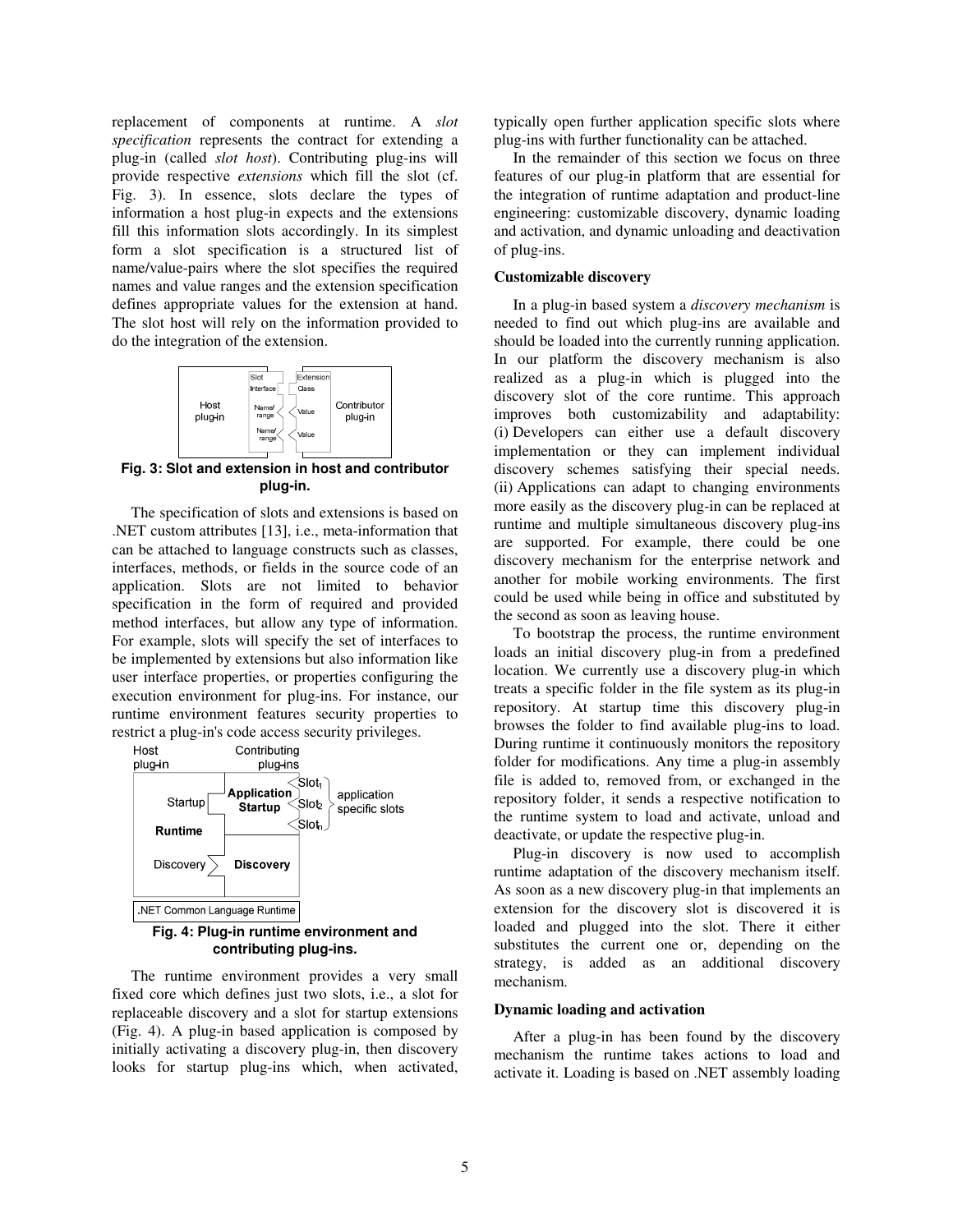provided by the .NET Common Language Runtime (CLR) but augmented with additional functions as follows:

(1) *Lazy loading and static integration*: By utilizing .NET capabilities to read meta-information of assemblies without loading the code, plug-in integration starts by exploring the plug-in assembly for extension specifications and their properties. Newly discovered plug-ins initially are only attached to hosts, i.e., a notification is sent to all plug-ins with matching slots, thereby giving hosts a chance to perform static integration based on declarative information. For instance, a host could create user interface widgets such as menu or toolbar items solely by exploiting metainformation and defer the loading of the implementation to the time when the user actually clicks the widget.

(2) *Dynamic activation*: Dynamic activation means creating instances of plug-in objects, to wire up host and contributing plug-in, and to create a communication path so that a host and an extension can call each other.

(3) *Plug-in isolation*: The dynamic loading mechanism automates loading of plug-ins into different application domains or operating system processes and set up respective isolation boundaries. Based on isolation settings provided by the host, a plug-in will be loaded into different application domains or processes and appropriate communication paths will be established. As outlined in [21] such mechanisms are essential to allow unloading of plug-ins at runtime (see also below), or to support fault tolerance in application systems.

#### **Dynamic unloading and deactivation**

In order to keep a system slim and perfectly conforming to the desired feature set in a current working situation, not only the capability to add features at runtime is required, but also to remove them when they are no longer needed. Our runtime environment supports deactivation of features with or without unloading plug-in assemblies from main memory. The reason for this distinction lies in the CLR, which cannot unload individual assemblies [16]. To allow unloading of plug-in assemblies, our runtime environment adds a declarative mechanism to load and isolate plug-in assembly groups into separate .NET application domains. All the assemblies in one application domain can then be unloaded together by the CLR. Unless separate application domains are used, deactivation of plug-ins is limited to feature deactivation with the assembly staying in memory.

Usually unloading takes place when the discovery mechanism determines that the plug-in should be detached. Thereupon, the discovery plug-in sends a *detachment notification* to the runtime which will remove corresponding extensions from slots and release their object instances.

#### **4.3. Integration**

Integration of DOPLER PLE engineering tools and the .NET plug-in platform is accomplished by two mechanisms as shown in Fig. 5: (a) asset import and (b) decision-based plug-in discovery and activation.

*Asset import*: The DecisionKing tool uses a programming interface of the plug-in runtime to import available plug-ins as assets from a repository. A discovery plug-in which browses a repository folder is used to get all the available plug-ins which are then imported to a variability model in DecisionKing as product line assets.



#### **Fig. 5. Integration: (a) asset import, (b) decisionbased discovery and activation.**

*Decision-based plug-in discovery and activation*: Our integration approach connects the ConfigurationWizard front-end, where the end user initiates adaptations, with the discovery and composition mechanism in the plug-in runtime environment. Possible adaptations are presented to the end user by the ConfigurationWizard tool in form of questions. The necessary architectural adaptations are determined based on the variability model and sent to the plug-in runtime which initiates loading and unloading of plug-ins.

Fig. 5 (b) illustrates the technical realization of the integration. On the side of the PLE tool suite a *Notifier* component reacts to user decisions by determining changes in the required assets. Those changes are signaled as notification events. Each notification event includes data that reflects the changes in the assets required. On the side of the plug-in platform a special discovery plug-in listens to and evaluates notification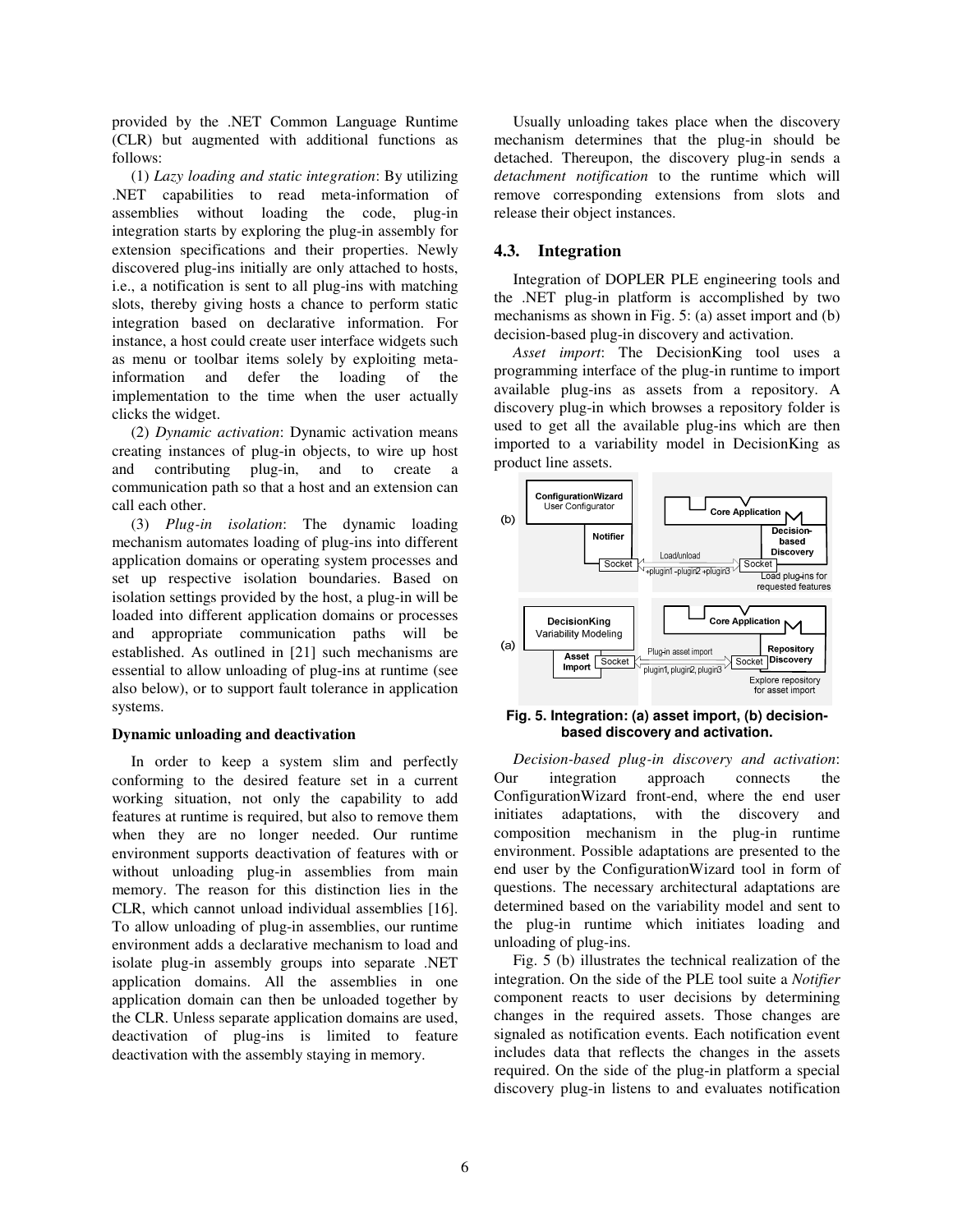

events. It determines the plug-ins it has to load or unload and initiates the loading and unloading processes as described in Section 4.2. *Berkeley sockets* are used to bridge the Java-based DecisionKing and .NET-based plug-in technology.

# **5. Case study**

To validate our approach we have been conducting a case study in collaboration with our industrial partner BMD. The object of our case study is the customer relationship management product BMDCRM, which is part of a larger suite of enterprise application systems. BMDCRM is a monolithic Delphi 7 application meaning that all customers get the same application binary and individual license codes determine whether particular features are active or not. Runtime system adaptation on an architectural level presumes finegrained modularization where each feature is contained in an individual component. In a first step the original Delphi 7 application (unmanaged Win32) has been ported to managed Delphi.NET and has been decomposed into distinct components guided by BMDCRM's feature model (see Fig. 6).

BMDCRM is a large application with hundreds of features and 1.2 million lines of source code. Therefore the reengineering effort has been organized in two phases: In phase 1, which has already been completed, the system has been decomposed into components implementing the features up to level 3 in Fig. 6. Phase 2 has started recently and will evolve the decomposition to the finer grained level 4.

In a second step the components are reengineered such that they can serve as plug-ins in our .NET plug-in platform by adding slot and extension specifications. The plug-in based application mirrors the feature model as shown in Fig. 6 (see Fig. 7). A thin core application comprises some core libraries and the plugin runtime. A main application window is plugged into

the *Startup* slot and the discovery plug-in into the *Discovery* slot. The main window plug-in is a multiple document container and is used to accept the plug-ins realizing the main features. For example, the *Office Management* feature is implemented by the *Organizer* plug-in, where in turn additional plug-ins like *Media Manager*, *Phone Tools*, *Outlook-Sync,* or *Calendar* can get attached. *Calendar* provides basic time management functionality and in turn will allow further plug-ins for sub-features, such as *Recurring events, Event approval,* or *Event delegation* to be added (realization of those features in distinct plug-ins is subject of phase 2).

The plug-ins have been imported in DecisionKing as assets and possible dependencies between assets have been defined. This asset base represented the basis for building a high-level decision model which is intended to model all possible adaptation decisions. At the higher levels, decisions take the form of usercentered questions like "Do you want to manage time?" with "yes" and "no" as possible answers. When a user takes such a decision the ConfigurationWizard tool determines the assets to be included/excluded based on the variability model. For example, when the user answers "yes" to the above question, the corresponding *Calendar* plug-in together with all the plug-ins *Calendar* depends on, such as *Organizer* and *Main Window*, will be included and immediately loaded into the running application.

Beyond reengineering the monolithic application into a set of plug-in components, we are aiming to demonstrate new usage scenarios benefiting from runtime system adaptation as outlined in Section 2. For illustrative purpose we have built a decision model for the role-specific views scenario. We have taken fictitious user roles *engineer*, *manager* and *assistant* from an engineering company. We have assigned each role a different feature set according to their job descriptions (see Fig. 8). The engineer only uses *Time management* with simple *Event* and *Recurring event*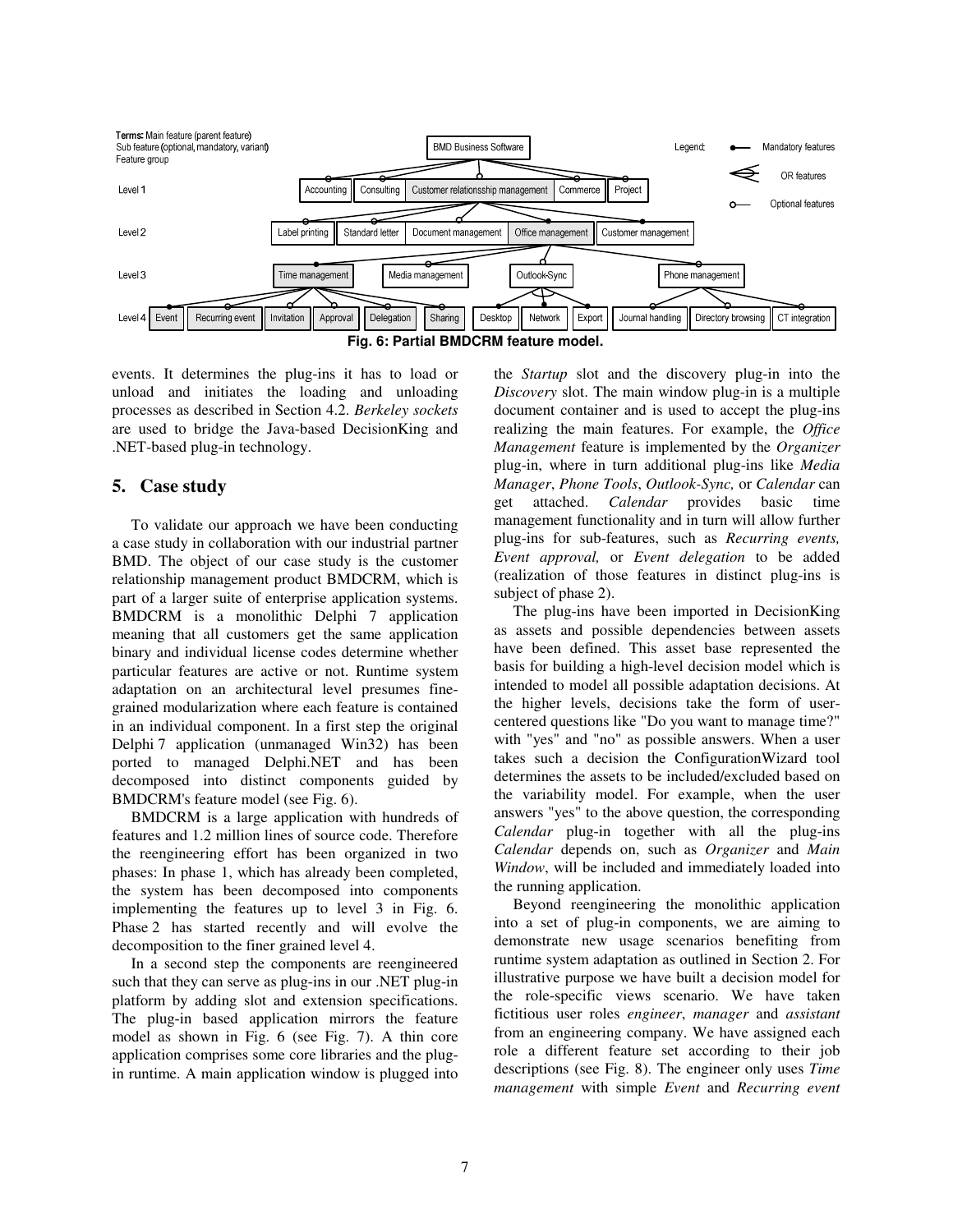sub-features. A manager has to have the possibility to approve and delegate events (sub-features *Delegation* and *Approval*) and additionally synchronizes his calendar with Microsoft Outlook (*Outlook-Sync*). The assistant uses *Invitation* and *Sharing* sub-features and additionally needs *Phone* and *Media management* to book meeting rooms or media equipment.



**Fig. 7: Plug-ins in the BDMCRM software system.** 

Role switching is modeled as one high-level decision in DecisionKing, i.e., as a user question "What is your role?" with possible answers "Engineer", "Assistant", or "Manager" (multiple choices are possible). When this higher-level role decision is taken, several subordinate decisions are determined, e.g., when the answer is "Assistant", decisions "Do you manage time?" and "Do you manage media?" are set to "yes" and the corresponding assets get included.



Change of roles can be done instantaneously. For example, a manager might need to change to the assistant role, as his assistant is off work. To change to the assistant's role, the manager invokes the ConfigurationWizard tool where he chooses "Assistant" from the list of available roles. The resulting change in assets is forwarded to the discovery plug-in. Dispensed plug-ins are unloaded, added plugins are loaded, the application adapts its feature set onthe-fly, and the application system becomes customized to the particular role as shown in Fig. 9. Because such adaptations are conducted instantaneously at runtime, a user can change roles back and forth without restarting the application.



**Manager roles.** 

# **6. Related work**

Numerous researchers from different areas have developed approaches and tools contributing to runtime adaptation of systems (see [20] for a comparison of our plug-in platform to other approaches). However, only a few approaches exist which combine product line engineering and runtime adaptation of systems. For instance, [12] have proposed a feature-oriented approach for dealing with runtime adaptation. Their approach is based on identifying binding units in feature models that serve as the basis for later reconfiguration. The authors do however only provide conceptual support for a reconfiguration tool with no actual implementation. The work of [19] shows how product line architectures can be used to support feature adaptation in the area of Web system personalization. Their approach is based on patterns and rules to privacy. A prototype implementation is discussed based on the ArchStudio PLA tool.

The MADAM approach presented in [10] is based on variability modeling and component-based architectures and shares some similarities with our work. MADAM is also based on a platform for runtime adaptation and extensions. The component and instance management platform allows discovering components at runtime to support adaptability and extensibility. Moreover, as in our approach a runtime representation of the architecture variability model is used to guide system adaptation and reconfiguration. However, our approach also differs from MADAM in several respects, which we see grounded mainly in the different goals pursued. The goal of MADAM is to support system adaptation of mobile devices to changing environmental conditions such as available bandwidth or network connectivity. Their variability model defines architecture decisions based on sensed context information. The decisions are local to particular components and a heuristic search is applied for finding an optimum system configuration in a set of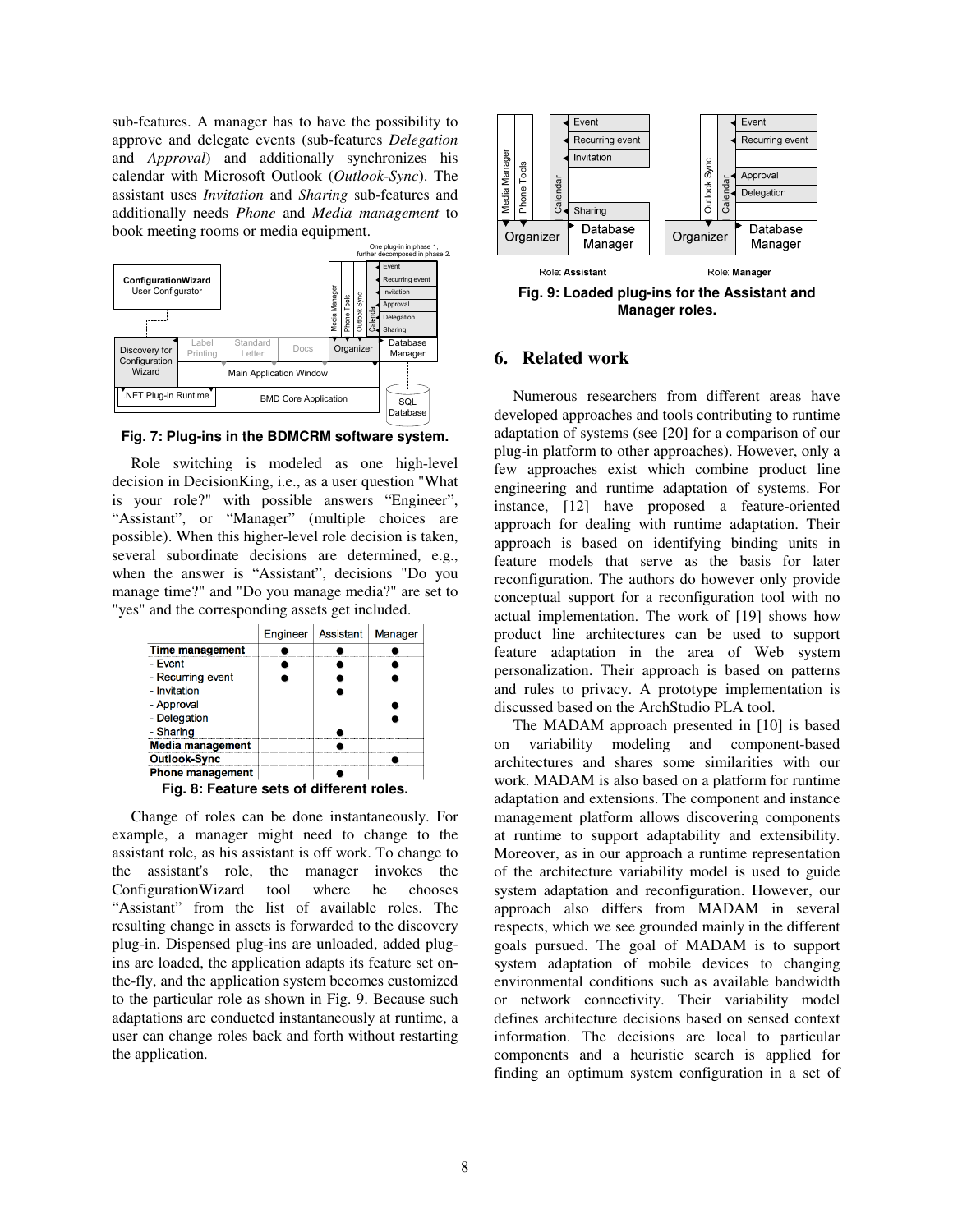

**Fig. 10: Screenshot showing ConfigurationWizard dialog (front window) and adapted CRM system (back window). The ConfigurationWizard presents possible adaptations to end users in form of questions. Taking a decision immediately reconfigures the CRM system. The right pane shows a list of currently loaded plug-ins which is displayed for illustration purposes only.** 

local decisions for a current context. The authors argue that a complete decision model which represents all the possible decisions is very complex and difficult to evolve. Although this is certainly true in their domain, we, however, strive for such a complete decision model in our approach. Actually, in our approach we try to aggregate a set of small, local decisions to several highlevel decisions which are meaningful for the user. So, while the decisions of MADAM are context-centered, our variability decision model is user-centered. Moreover, the approaches differ in their architecture style pursued. In MADAM, a classical object-oriented approach is pursued where component variability is realized by polymorphic components. Our approach, however, adopts a plug-in approach which provides a higher degree of flexibility as shown in Section 4.2.

In the area of requirements engineering researchers have explored runtime deviations of systems from original requirements. In [8] an approach based on goal models specified in the formal language KAOS is presented. The approach adopts a set of agents to monitor runtime behavior of systems and to suggest either automated or runtime adaptation of the systems. Variability is expressed via alternative refinements in goal models. The approach has been illustrated in several domains [9].

In [3] different levels of requirements engineering for dynamic adaptive systems have been explored. There aim is to provide a general framework bridging human-centered requirements and machine-centered adaptation mechanisms. A similar framework has been proposed by [4] in the area of multi-stakeholder distributed systems, illustrated with examples from the area of service-oriented systems. The authors emphasize the need for integrating different modeling techniques (negotiation models, goal-models, variability models) needed to inform dynamic adaptation of systems. In [22] an approach based on Petri nets to formally specify the behavioral changes of adaptive programs has been suggested.

# **7. Conclusion and further work**

In this paper we have presented the integration of a product line tool suite and a plug-in platform for supporting runtime adaptation of systems. The plug-in platform facilitates runtime adaptation and composition of systems by loading and unloading of plug-ins. The product line tools are used for modeling high-level adaptation decisions together with their technical implications and to present them to users in easy-to-use wizard-like dialogs. Together with our industrial partner we have developed advanced usage scenarios and have shown the feasibility and usefulness of the approach in a case study. Our integrated approach allows precisely modeling high-level adaptation decisions together with their technical implications. Furthermore we can create multiple decision models